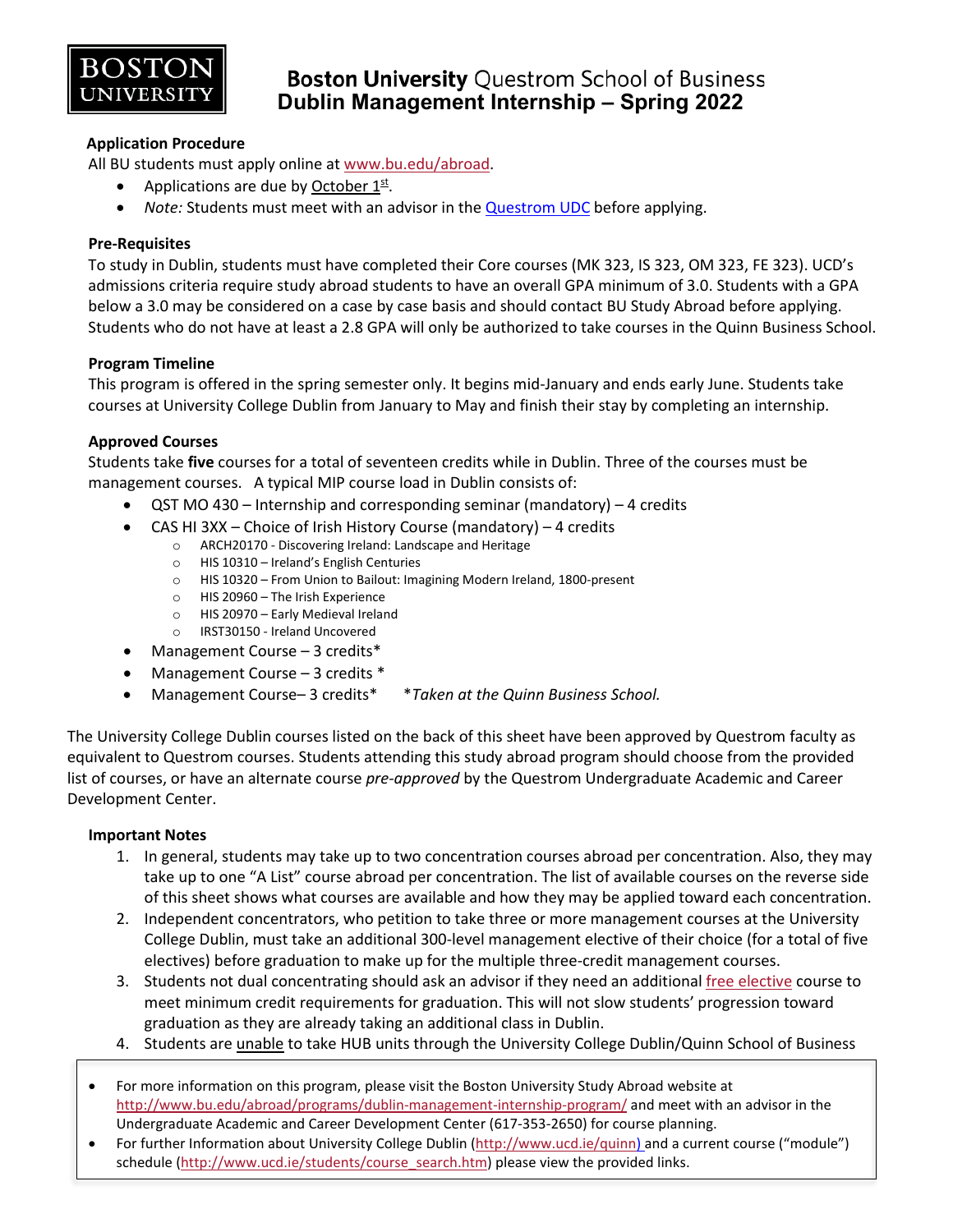# **Dublin Management Internship – Spring 2021**

*Courses scheduled to be offered may change slightly prior to the beginning of the term.*

#### **Take the two required courses:**

| UDC Course # | UCD Course Title                         | <b>Questrom Equivalent</b> |                  |
|--------------|------------------------------------------|----------------------------|------------------|
| HIS XXXXX    | Irish History Course of choice           | CAS HI 3xx                 | CAS/Non-Questrom |
| n/a          | Internship in Management (Taken thru BU) | QST MO430                  | MO B-list        |
|              |                                          |                            | Hub: IIC         |

**Take 3 more courses.** You may take one non-management course beyond the list below with UDC approval**:**

| <b>Finance</b>                                |                                                                                                                        |                                             |               |  |  |
|-----------------------------------------------|------------------------------------------------------------------------------------------------------------------------|---------------------------------------------|---------------|--|--|
| FIN30100                                      | Investment and Portfolio Management                                                                                    | <b>FE 445</b>                               | A List        |  |  |
| <b>FIN30080</b>                               | <b>Financial Institution Management</b>                                                                                | FE 442                                      | <b>B</b> List |  |  |
| ACC 30060                                     | <b>Financial Statement Analysis</b>                                                                                    | FE Elective                                 | <b>B</b> List |  |  |
| FIN30090                                      | Treasury & Risk Management                                                                                             | <b>FE Elective</b>                          | <b>B</b> List |  |  |
| FIN30190                                      | <b>Behavioral Finance</b>                                                                                              | <b>FE Elective</b>                          | <b>B</b> List |  |  |
| FIN30220                                      | <b>Green Ventures</b>                                                                                                  | FE Elective                                 | <b>B</b> List |  |  |
| Independent                                   |                                                                                                                        |                                             |               |  |  |
|                                               | All concentration electives listed will count, including those listed below. No more than two courses will be applied. |                                             |               |  |  |
|                                               | Students must seek approval of Independent Concentration Coordinator.                                                  |                                             |               |  |  |
| ACC30040                                      | <b>Advanced Management Accounting</b>                                                                                  | Independent Elective (non-AC concentrators) |               |  |  |
| <b>BMGT20130</b>                              | <b>Managing Business Ethics</b>                                                                                        | Independent Elective                        |               |  |  |
| <b>Innovation Entrepreneurship</b>            |                                                                                                                        |                                             |               |  |  |
| <b>BMGT30090</b>                              | Entrepreneurship in Action                                                                                             | SI 344                                      | A List        |  |  |
| <b>BMGT20160</b>                              | <b>Business and Social Enterprise</b>                                                                                  | I & E Elective                              | <b>B</b> List |  |  |
| <b>Global Business</b>                        |                                                                                                                        |                                             |               |  |  |
| <b>BMGT20140</b>                              | <b>Global Business</b>                                                                                                 | IM 345                                      | A List        |  |  |
| <b>BMGT30130</b>                              | <b>Global Industry Analysis</b>                                                                                        | IM 345                                      | A List        |  |  |
| <b>BMGT20050</b>                              | <b>International Management</b>                                                                                        | MO 444                                      | <b>B</b> List |  |  |
| <b>BMGT30440</b>                              | Managing in a Cross Cultural Environment                                                                               | MO 444                                      | <b>B</b> List |  |  |
| MKT30080                                      | <b>Global Marketing</b>                                                                                                | MK 467                                      | <b>B</b> List |  |  |
| <b>BMGT30320</b>                              | <b>EU Policy in Business</b>                                                                                           | <b>GB Elective</b>                          | <b>B</b> List |  |  |
| <b>BMGT30220</b>                              | <b>Supply Chain Management</b>                                                                                         | OM 467                                      | <b>B</b> List |  |  |
| Law                                           |                                                                                                                        |                                             |               |  |  |
| HRM30010                                      | Human Resources Management                                                                                             | MO 441                                      | <b>B</b> List |  |  |
| <b>Information Systems</b>                    |                                                                                                                        | Max: 1 course                               |               |  |  |
|                                               | (IS concentrators are strongly encouraged to take another IS4xx course as their second B-list elective upon return to  |                                             |               |  |  |
|                                               | <b>Questrom)</b>                                                                                                       |                                             |               |  |  |
| MIS10040                                      | Web Design & Web Analytics                                                                                             | <b>IS 472</b>                               | <b>B</b> List |  |  |
| MIS30070                                      | Digital Innovation                                                                                                     | <b>IS Elective</b>                          | <b>B</b> List |  |  |
| MIS30150                                      | Strategic Decision Making in the Digital World                                                                         | <b>IS Elective</b>                          | <b>B</b> List |  |  |
| <b>Marketing</b>                              |                                                                                                                        |                                             |               |  |  |
| MKT30080                                      | <b>Global Marketing</b>                                                                                                | MK 467                                      | <b>B</b> List |  |  |
| MKT30090                                      | <b>Marketing Communications</b>                                                                                        | MK Elective                                 | <b>B</b> List |  |  |
| MKT30120                                      | Digital Marketing                                                                                                      | MK Elective                                 | <b>B</b> List |  |  |
| MKT30140                                      | <b>Consultative Selling and Negotiations</b>                                                                           | MK Elective                                 | <b>B</b> List |  |  |
| MIS20040                                      | Digital Business & Social Media Strategy                                                                               | MK 468                                      | <b>B</b> List |  |  |
| <b>Operations &amp; Technology Management</b> |                                                                                                                        |                                             |               |  |  |
| BMGT30210                                     | <b>Managing Service Operations</b>                                                                                     | OM Elective                                 | <b>B</b> List |  |  |
| <b>BMGT30220</b>                              | Supply Chain Management                                                                                                | OM 467                                      | <b>B</b> List |  |  |
| MIS30010                                      | <b>Decision Analytics</b>                                                                                              | OM Elective                                 | <b>B</b> List |  |  |